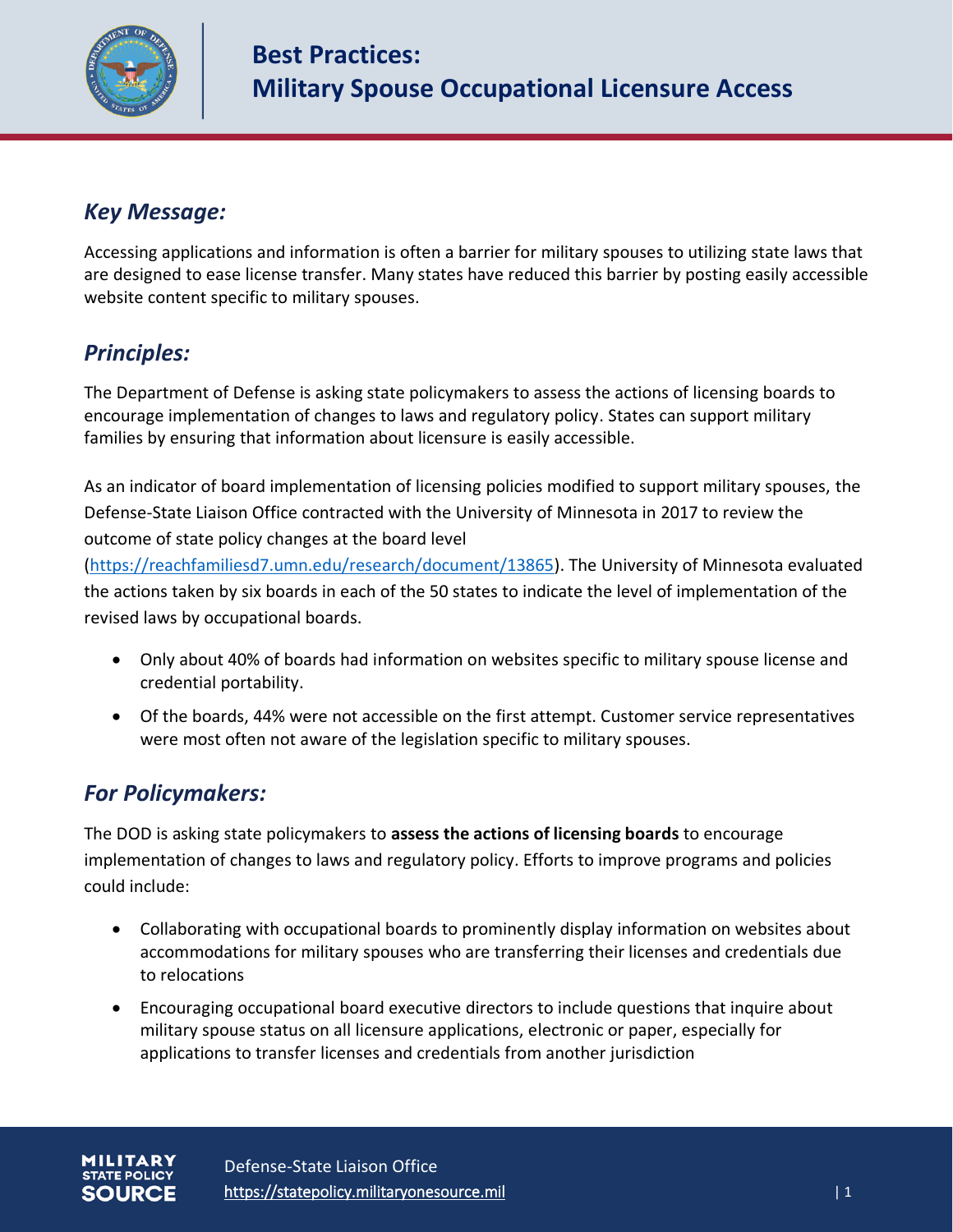

• Collaborating with occupational licensing boards to collect annual data regarding the number of military spouses that use different processes of transfer (endorsement, temporary licenses and expedited licenses)

### *For Agencies/Regulators and Boards:*

- Include a question about military spouse status on all licensure applications in order for all applications to be provided proper routing.
- Clearly identify military spouse licensing information on licensing board and/or state agency website menus. Ensure that the information is searchable from the main search box.
- Help staff understand state legislation regarding the portability of military spouse licensure and train staff on their ability to support military spouses during the process.
- Identify a specific staff member with training and expertise to serve as a point of contact for military spouses.

#### *Examples of Best Practices:*

The California Department of Consumer Affairs website,

[https://www.dca.ca.gov/licensees/index.shtml,](https://www.dca.ca.gov/licensees/index.shtml) features a link to information for "Military Personnel and their Spouses/Domestic Partners" on its licensees page. This page is easily accessible from the homepage.

The Colorado Department of Regulatory Agencies' Division of Professions and Occupations features a link on the homepage of its website,<https://www.colorado.gov/dora>, to "Career Transition for Military, Spouses and Veterans."

The Florida Department of Health Veterans Application for Licensure Online Response website, [http://www.flhealthsource.gov/valor,](http://www.flhealthsource.gov/valor) provides a tab specifically for military spouses.

The Texas Department of Licensing and Regulation provides frequently asked questions and supplemental forms at [https://www.tdlr.texas.gov/military.htm.](https://www.tdlr.texas.gov/military.htm)

The Washington State Department of Health has a military liaison who provides individualized support to veterans, members of the military and military spouses regarding licensing requirements for health professions.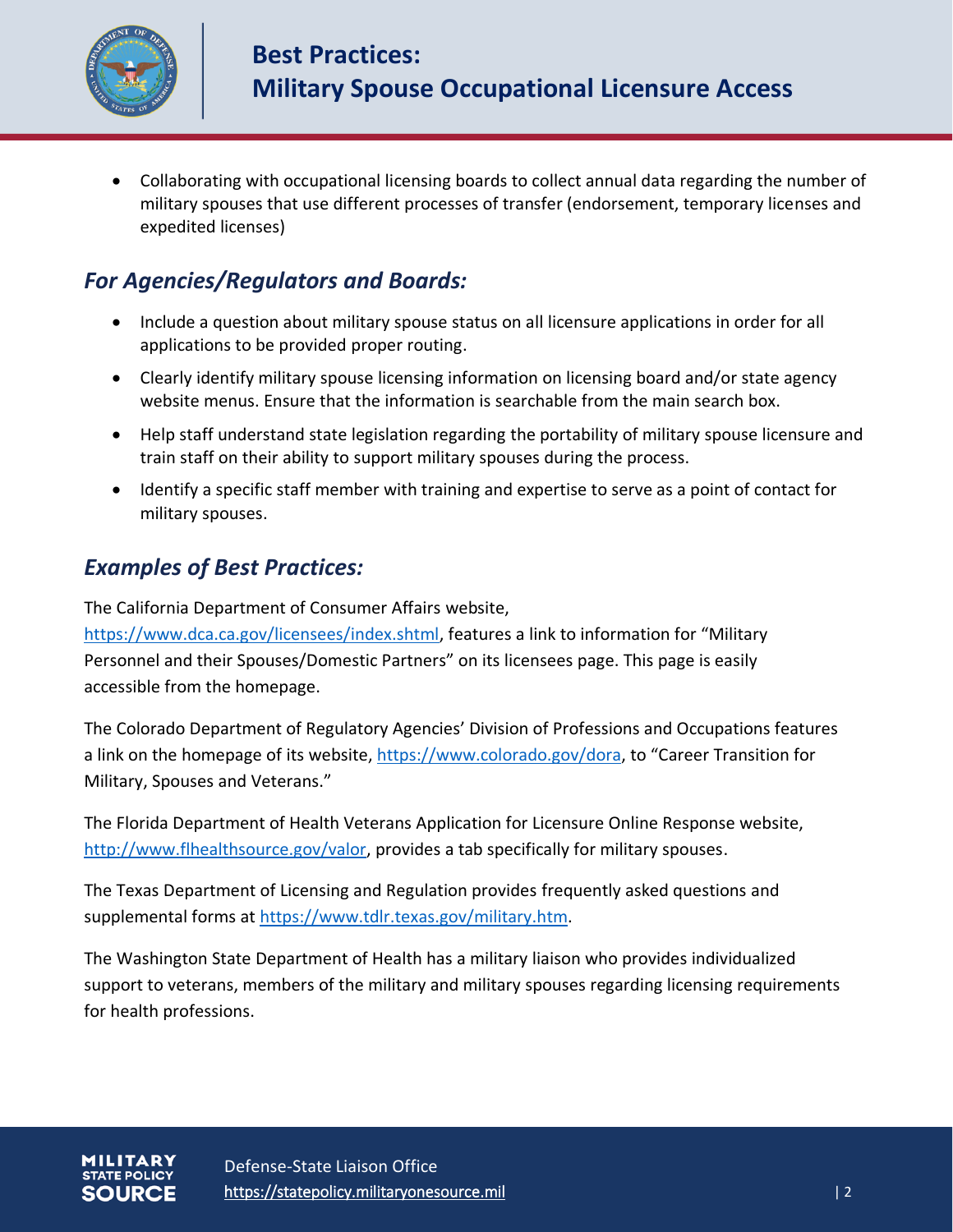

#### **Washington: Laws of 2017, Chapter 184 (Senate Bill 5359.)**

[http://lawfilesext.leg.wa.gov/biennium/2017-](http://lawfilesext.leg.wa.gov/biennium/2017-18/Pdf/Bills/Session%20Laws/Senate/5359.SL.pdf#page=1) 18/Pdf/Bills/Session%20Laws/Senate/5359.SL.pdf#page=1

An act relating to requiring annual reporting on the implementation of laws to streamline licensing processes for military service members and their spouses and amending Revised Code of Washington 73.04.150.3 Section 1. RCW 73.04.150 and 2005 c 141 s 1 are each amended to read as follows:

(1) There is hereby created a joint committee on veterans' and military affairs. The committee shall consist of: (a) Eight members of the Senate appointed by the president of the Senate, four of whom shall be members of the majority party and four of whom shall be members of the minority party; and (b) eight members of the House of Representatives appointed by the speaker, four of whom shall be members of the majority party and four of whom shall be members of the minority party. Members of the committee shall be appointed before the close of the 2005 legislative session, and before the close of each regular session during an odd-numbered year thereafter. (2) Each member's term of office shall run from the close of the session in which he or she was appointed until the close of the next regular session held in an odd-numbered year. If a successor is not appointed during a session, the member's term shall continue until the member is reappointed or a successor is appointed. The term of office for a committee member who does not continue as a member of the Senate or House of Representatives shall cease upon the convening of the next session of the legislature during an odd-numbered year after the member's appointment, or upon the member's resignation, whichever is earlier.

#### **Washington: Laws of 2017, Chapter 184 (Senate Bill 5359.)**

#### [http://lawfilesext.leg.wa.gov/biennium/2017-](http://lawfilesext.leg.wa.gov/biennium/2017-18/Pdf/Bills/Session%20Laws/Senate/5359.SL.pdf#page=1) 18/Pdf/Bills/Session%20Laws/Senate/5359.SL.pdf#page=1

Vacancies on the committee shall be filled by appointment in the same manner as described in Subsection (1) of this section. All such vacancies shall be filled from the same political party and from the same house as the member whose seat was vacated.

(3) The committee shall establish an executive committee of four members, two of whom are members of the Senate and two of whom are members of the House of Representatives. The executive committee shall appoint one co-chair from the two executive committee members who are senators and one co-chair from the two executive committee members who are representatives. The two co-chairs shall be from different political parties and their terms

Defense-State Liaison Office https://statepolicy.militaryonesource.mil is a set of the set of the set of the set of the set of the set of t